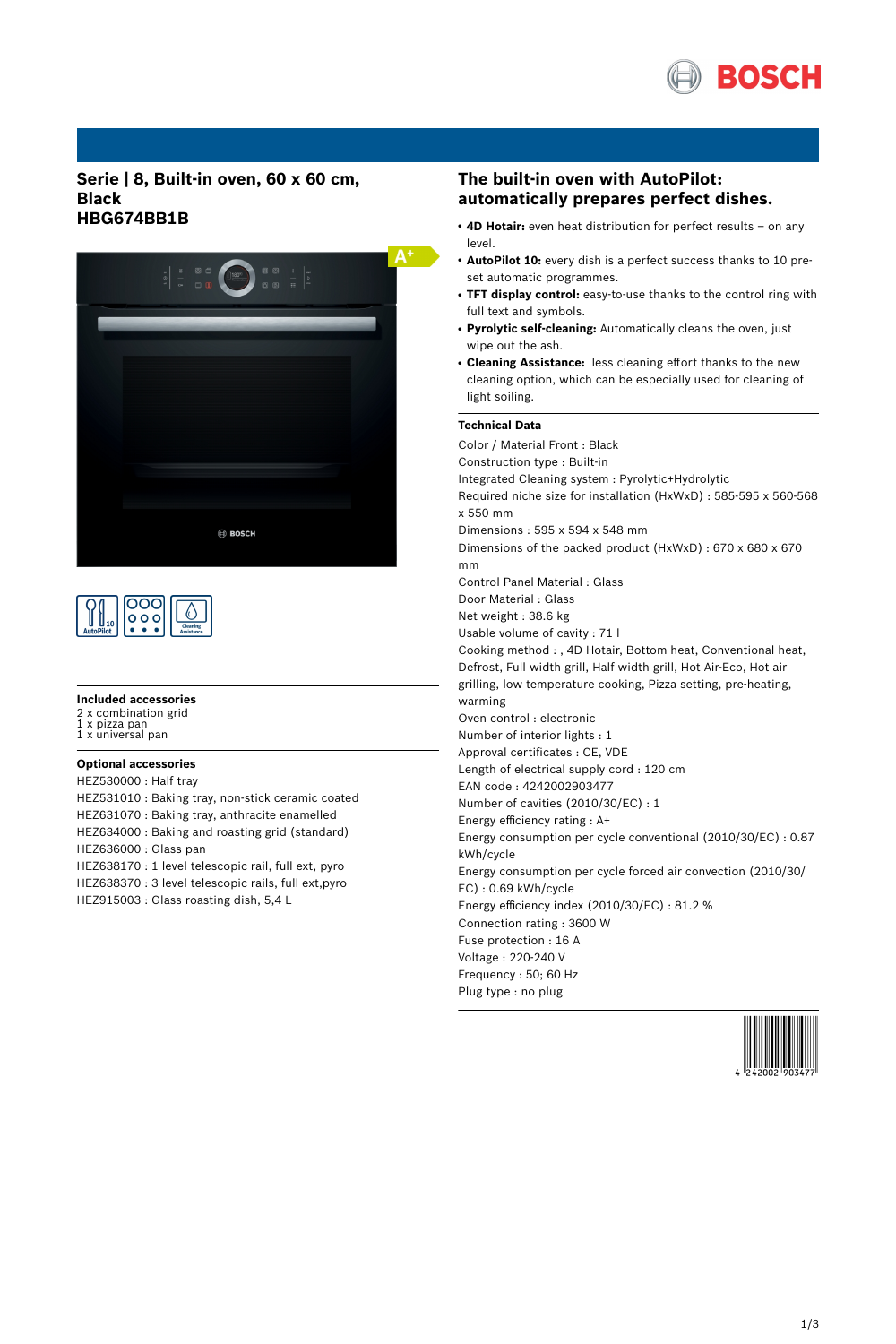

## **Serie | 8, Built-in oven, 60 x 60 cm, Black HBG674BB1B**

## **The built-in oven with AutoPilot: automatically prepares perfect dishes.**

#### **Design**

- 2.5"-TFT colour and text display with direct select buttons
- Drop down door, SoftClose, SoftOpen
- Bosch control wheel
- Straight bar handle

#### **Features**

- Electronic door lock Control panel lock Automatic safety switch off Residual heat indicator Start button Door contact switch
- Digital temperature display with proposal
- Actual temperature display Heating-up indicator AutoPilot
- AutoPilot, <sup>10</sup>
- Electronic clock timer
- Interior halogen light, Light on/off when oven door opened/ closed
- Integral cooling fan
- 5 shelf positions

### **Cleaning**

- Pyrolytic self-cleaning function
- Full glass inner door

#### **Programmes/functions**

- Oven with <sup>13</sup> cooking functions: heating methods: 4D Hotair, Hotair Gentle, conventional top and bottom heat, conventional heat Gentle, Hotair grilling, full width variable grill, half width grill, pizza function, bottom heat, low temperature cooking, defrost, plate warming, keep warm
- Fast pre-heating function
- Automatic programmes

#### **Accessories**

- <sup>2</sup> <sup>x</sup> combination grid, <sup>1</sup> <sup>x</sup> pizza pan, <sup>1</sup> <sup>x</sup> universal pan

#### **Performance/technical information**

- Energy efficiency rating (acc. EU Nr. 65/2014): A+ Energy consumption per cycle in conventional mode:0.87 kWh Energy consumption per cycle in fan-forced convection mode:0.69 kWh Number of cavities: Main cavity Heat source: electrical Cavity
- volume:71 litre capacity - <sup>120</sup> cm Cable length
- Total connected load electric: 3.6 KW
- Temperature range <sup>30</sup> °C <sup>275</sup> °C
- Nominal voltage: <sup>220</sup> <sup>240</sup> <sup>V</sup>
- Appliance dimension (hxwxd): 595 mm x 594 mm x 548 mm
- Niche dimension (hxwxd): <sup>585</sup> mm <sup>595</sup> mm <sup>x</sup> <sup>560</sup> mm <sup>568</sup> mm x 550 mm
- Please refer to the dimensions provided in the installation manual